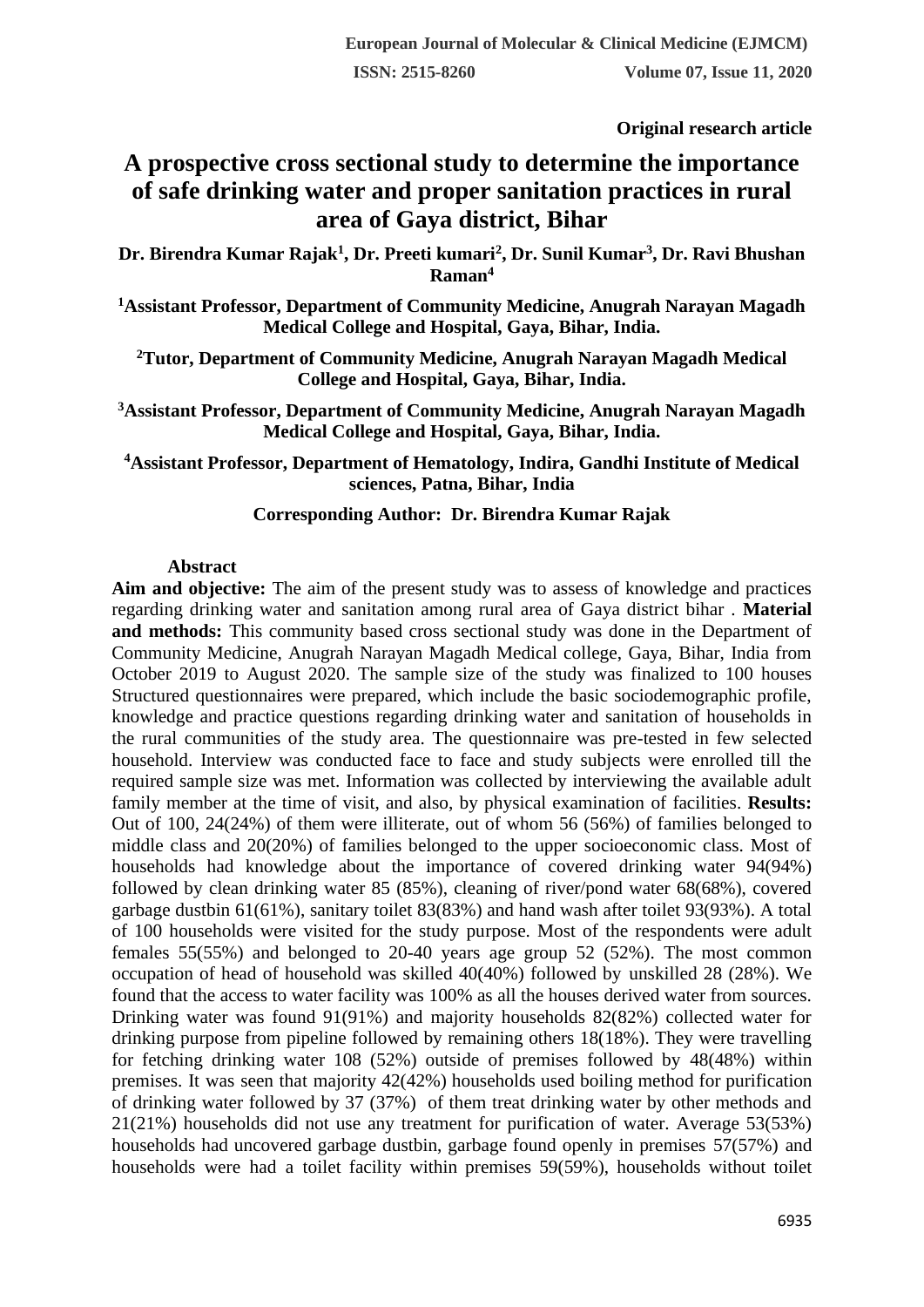facility who used open air defecation 31(31%), households did not use footwear for toilet 23(23%), households washed their hands after toilet with soap 63(63%) and remaining by others like as Ash, Mud, Plain Water 37(37%). Knowledge of clean drinking water was significantly related with practice of covered water 81(81%), distance of source 41(41%). Similarly, knowledge regarding covered drinking water 89(89%) was significantly associated with practice of cleaning and disinfectant for drinking water. Knowledge of covered garbage dustbin was significantly associated with practice of covered garbage dustbin 39(39%) and garbage found openly in premises 33 (33%). Likewise knowledge of sanitary toilet was significantly associated with practice of toilet within premises 56 (56%) and hand wash after defecation 54(54%). Toilet within premises 39 (39%) and sanitary toilet within premises 65 (65%) had shown significant association with soap hand washing practice. **Conclusions:**  Knowledge was good enough but unhealthy practices make health education very important for better use of existing facilities and also to prevent the incidences of water and sanitation related diseases.

**Key words:** Knowledge, Practice, Drinking water, Sanitation

#### **Introduction**

WHO/UNICEF Joint Monitoring Programme for water supply and sanitation released in 2013, estimates that 36% of the world's population 2.5 billion people lack improved sanitation facilities and 768 million people still use unsafe drinking water sources. Poor farmers and wage earners are less productive due to illness, health systems are 4 overwhelmed and national economies suffer.<sup>1</sup> Survey by water, sanitation and hygiene (WASH) in India (2008) estimated that with regards to sanitation that most of the India's population ( 69 % ) did not use improved sanitation. In rural parts of India, 79 % of the population used unimproved sanitation facilities. Over 50% of the India's population defecated in the open field. The majority (88%) of the population in India had access to improved source of drinking water. One fourth of the population has water availability in their household premises. The majority (87%) of women used to collect water. Most (67%) of the Indian household do not treat drinking water in any form. Hand washing with soap and water was practiced by 53% after defecation, 38% before eating and 30% before preparing food. Report showed that most (80%) of the child`s stool was not disposed safely. Study stressed the importance of maintaining good sanitation facility and 5 develops hygienic practices.<sup>2</sup>

Water must be safe and wholesome. It should be easily accessible, adequate in quantity, free from contamination, safe and readily available throughout the year.<sup>3</sup> Positive health is not possible without safe water. But unfortunately the problem of water pollution has now become a burning question. Much of ill health that affect humanity is due to lack of safe water supply, particularly in the developing country like ours.<sup>4</sup> The incidence of water borne diseases like typhoid, paratyphoid, diarrhea, dysentery, cholera, parasitic infestations etc. are increasing day by day. These problems can be drastically reduced by raising awareness among people and providing them safe drinking water.<sup>5</sup> Water is the basis of life and blue arteries of the earth. Everyone in the environment depends on fresh water to survive.<sup>6</sup> Villagers are not conscious about the importance of drinking safe water. As a result, they are suffering from various water borne diseases.<sup>6</sup> It is an urgent need to educate them in order to develop the habit of drinking safe water. They should be encouraged to drink water from safe sources and purify water before drinking by various methods of water purification such as boiling, chlorination, filtration etc. when safe sources are not available. Because- "water is the blood in our veins".<sup>7</sup> It is not possible to develop the habit of drinking safe water in 100% people but the percentage can be increased by raising consciousness among them about the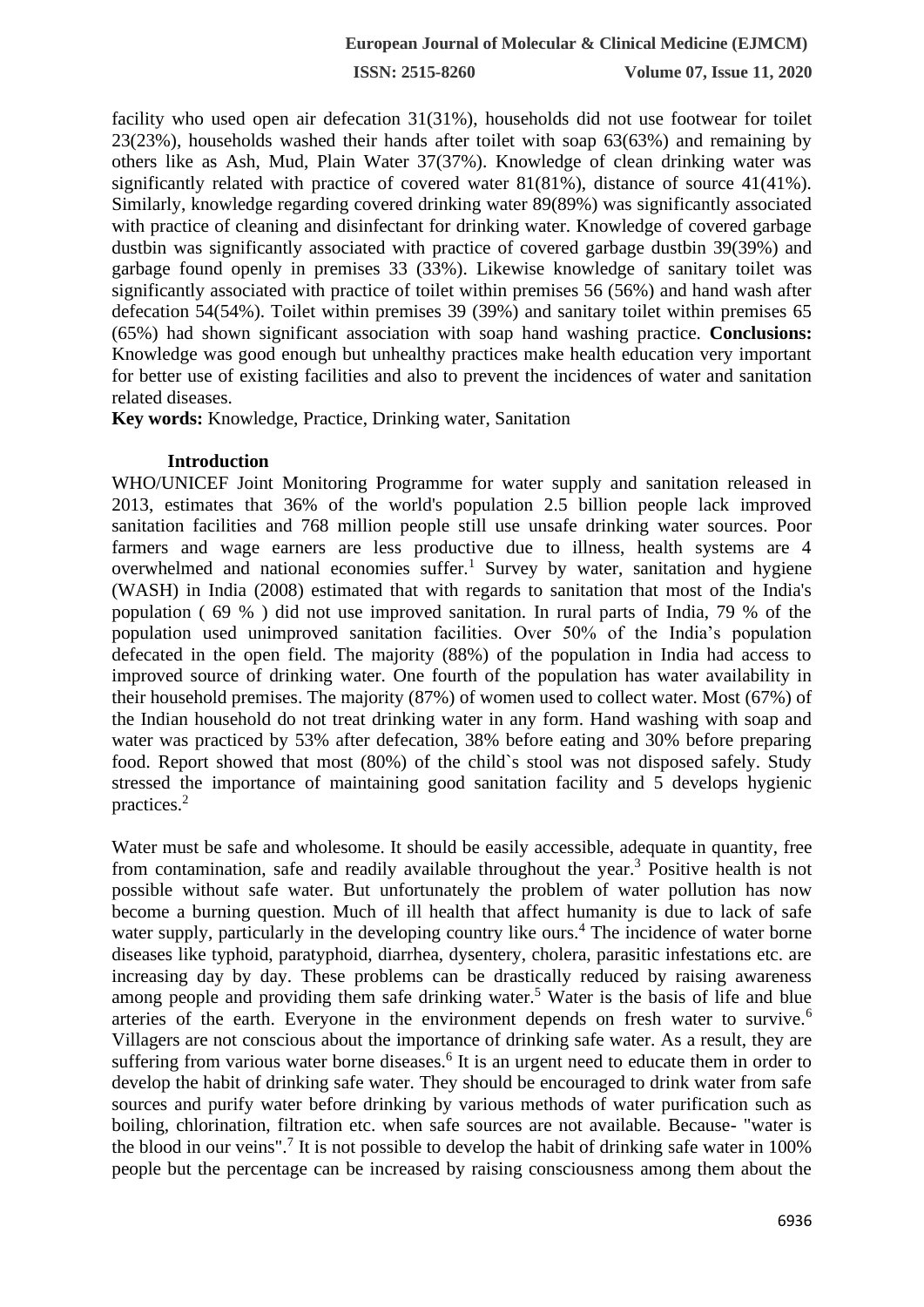importance of drinking safe water and providing them information about various methods of water purification. Because they must be aware of that- "Water is the oil of 21 century".<sup>8</sup>

The habit of drinking safe water among the people of whole country as it has been carried out in a small community among small number of people. So it does not reflect the actual scenario of the country. But it creates a scope to conduct repeated study in this field. The quality of drinking-water is a powerful environmental determinant of health.<sup>9</sup> Drinking-water quality management has been a key pillar of primary prevention for over one-and-a-half centuries and it continues to be the foundation for the prevention and control of water borne diseases. To ensure availability of safe drinking water supply, reliance has to be placed on regular bacteriological analysis to assess portability and to determine the best course of action for protecting the population against waterborne diseases (Ramteke & Bhattaacherjee, 1992). In 1998, the National Policy for Safe Drinking Water Supply and Sanitation (NPSWSS) was published. The main objective of this policy is to improve public health and produce a safe environment by reducing water borne disease and contamination.<sup>10</sup>

#### **Material and methods**

This community based cross sectional study was done in the Department of Community Medicine, Anugrah Narayan Magadh Medical college, Gaya, Bihar, India from October 2019 to August 2020. The sample size of the study was finalized to 100 houses Structured questionnaires were prepared, which include the basic sociodemographic profile, knowledge and practice questions regarding drinking water and sanitation of households in the rural communities of the study area. The questionnaire was pre-tested in few selected household. The pre-test was conducted near the study area which had similar characteristics to the areas where the actual study was carried out. Vague terms, phrases and questions identified during the pre-test were modified and changed and missing responses like no response and others were added, and skipping patterns were also corrected. The questionnaires were then administered to the selected study households at their respective residential places.

A pre-tested restructured questionnaire was used as a tool for the study and study was carried out by house to house visit. Convenient purposive sampling technique was applied because the sampling frame of the population of that area was not available. Interview was conducted face to face and study subjects were enrolled till the required sample size was met. Information was collected by interviewing the available adult family member at the time of visit, and also, by physical examination of facilities. Consent was taken from the household member and those families which were not available at their houses and who didn't give consent were excluded.

Data collected were compiled in MS Excel software and analyzed in institutional SPSS version 16. Variables of knowledge and practice of drinking water and sanitation were analyzed either by chi square or Fischer exact test, data was presented in percentages (%) and proportions form and statistical significance was considered at 0.05 level.

## **Results**

26(26%) of them were illiterate, out of whom 56 (56%) of families belonged to middle class and 26(26%) of families belonged to the upper socioeconomic class according to Convenient form of modified B.G. Prasad revised income categories for all India (IW) 2014 as shown in Table (1).

Most of households had knowledge about the importance of covered drinking water 94(94%) followed by clean drinking water 85 (85%), cleaning of river/pond water

68(68%), covered garbage dustbin 61(61%), sanitary toilet 83(83%) and hand wash after toilet 93(93%) as shown in table (2).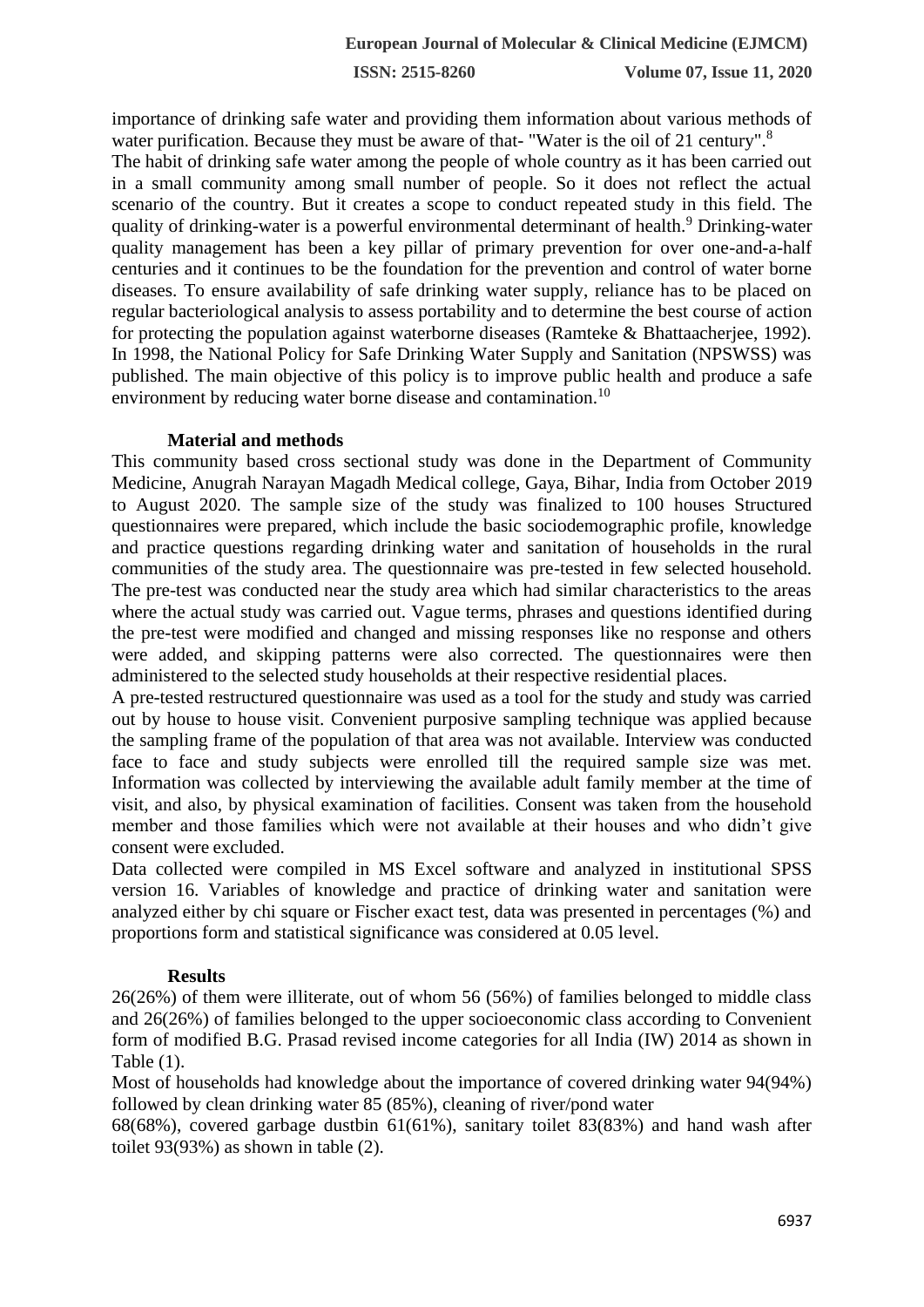A total of 100 households were visited for the study purpose. Most of the respondents were adult females 55(55%) and belonged to 20-40 years age group 52 (52%). The most common occupation of head of household was skilled 40(40%) followed by unskilled 28 (28%).

| Table 1: Distribution of study subjects by sociodemograhic characteristic (n=200). |                 |               |                 |  |  |
|------------------------------------------------------------------------------------|-----------------|---------------|-----------------|--|--|
| Sociodemograhic characteristics                                                    |                 | Frequency (n) | Percent $(\% )$ |  |  |
| Age                                                                                | $20 - 40$       | 52            | 52              |  |  |
|                                                                                    | $40 - 60$       | 31            | 31              |  |  |
|                                                                                    | Above 60        | 27            | 27              |  |  |
| <b>Sex</b>                                                                         | Male            | 45            | 45              |  |  |
|                                                                                    | Female          | 55            | 55              |  |  |
| <b>Education</b>                                                                   | illiterate      | 26            | 26              |  |  |
|                                                                                    | High school     | 60            | 60              |  |  |
|                                                                                    | $>$ High school | 14            | 14              |  |  |
| Occupation                                                                         | unemployed      | 32            | 32              |  |  |
|                                                                                    | skilled         | 40            | 40              |  |  |
|                                                                                    | unskilled       | 28            | 28              |  |  |
| Convenient form of modified                                                        | Lower class     | 18            | 18              |  |  |
| <b>B.G. Prasad revised income</b>                                                  | Middle class    | 56            | 56              |  |  |
| categories for all India (IW)                                                      | Upper class     | 26            | 26              |  |  |
| 2014                                                                               |                 |               |                 |  |  |
| <b>Total</b>                                                                       |                 | 100           | 100             |  |  |

# **Table 2: Distribution of study subjects by Knowledge on drinking water and sanitation**

| Knowledge                    | $N=100$        | No. of houses $(n)$ | Percentage $(\% )$ |
|------------------------------|----------------|---------------------|--------------------|
| Drinking water               | Yes            | 94                  | 94                 |
| should be covered            | N <sub>o</sub> | 6                   | 6                  |
| Clean drinking               | Yes            | 85                  | 85                 |
| water should be used         | N <sub>o</sub> | 15                  | 15                 |
| Rivers/Ponds water should be | Yes            | 68                  | 68                 |
| clean                        | N <sub>o</sub> | 32                  | 32                 |
| Garbage dustbin should be    | Yes            | 61                  | 61                 |
| covered                      | N <sub>o</sub> | 39                  | 39                 |
| Sanitary Toilet should       | Yes            | 83                  | 83                 |
| be used                      | N <sub>o</sub> | 17                  | 17                 |
| Hand wash after toilet       | Yes            | 93                  | 93                 |
|                              | N <sub>o</sub> |                     |                    |
| Total                        |                | 100                 | 100                |

# **Table 3: Distribution of study subjects by Hygienic practice on drinking water and sanitation**

| <b>Hygienic practice</b>                              | $N=100$         | No. of houses $(n)$ | Percentage $(\% )$ |  |  |
|-------------------------------------------------------|-----------------|---------------------|--------------------|--|--|
| Drinking water was                                    | Yes             | 91                  | 91                 |  |  |
| found cover                                           | No              |                     |                    |  |  |
| Source of drinking water                              | Pipe line water | 82                  | 82                 |  |  |
|                                                       | Others $*$      | 18                  | 18                 |  |  |
| Pipe line water $=$ tube well, tape water, hand pump, |                 |                     |                    |  |  |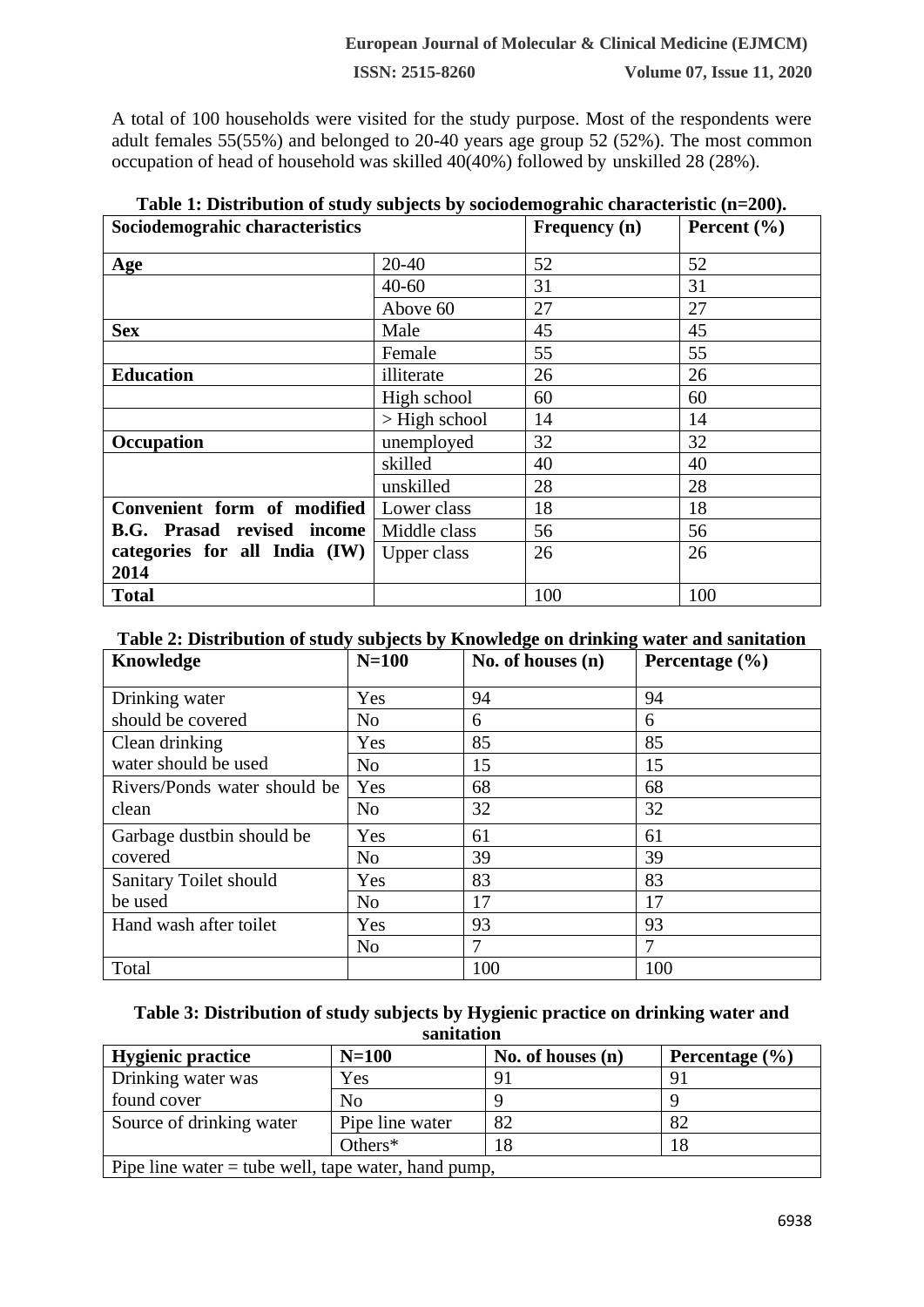| Others* = $River/pond/ lake$                          |                        |     |     |  |  |  |
|-------------------------------------------------------|------------------------|-----|-----|--|--|--|
| Distance of source of drinking                        | Within                 | 48  | 48  |  |  |  |
| water                                                 | premises               |     |     |  |  |  |
|                                                       |                        | 52  | 52  |  |  |  |
|                                                       | Outside of             |     |     |  |  |  |
|                                                       | premises               |     |     |  |  |  |
| Water                                                 | <b>Boiling</b>         | 42  | 42  |  |  |  |
| purification                                          | Others**               | 37  | 37  |  |  |  |
| method                                                | None                   | 21  | 21  |  |  |  |
| Others** = Chlorine tab., Cloth filtration, RO System |                        |     |     |  |  |  |
| Garbage                                               | Yes                    | 53  | 53  |  |  |  |
| dustbin<br>in<br>covered<br>was                       | N <sub>o</sub>         | 47  | 47  |  |  |  |
| premises                                              |                        |     |     |  |  |  |
| Garbage was                                           | Yes                    | 57  | 57  |  |  |  |
| found openly in<br>premises                           | N <sub>o</sub>         | 43  | 43  |  |  |  |
| <b>Toilet facility</b>                                | Toilet within          | 59  | 59  |  |  |  |
| was available                                         | premises               |     |     |  |  |  |
|                                                       | Open air<br>defecation | 31  | 31  |  |  |  |
|                                                       | Community<br>toilet    | 10  | 10  |  |  |  |
| Foot wear used for toilet                             | Yes                    | 77  | 77  |  |  |  |
|                                                       | N <sub>o</sub>         | 23  | 23  |  |  |  |
| Hand washing after toilet                             | Soap water             | 63  | 63  |  |  |  |
|                                                       | Others***              | 37  | 37  |  |  |  |
| Others*** = Ash, Mud, Plain Water                     |                        |     |     |  |  |  |
| Total                                                 |                        | 100 | 100 |  |  |  |
|                                                       |                        |     |     |  |  |  |

We found that the access to water facility was 100% as all the houses derived water from sources. Table (3) was shown covered drinking water was found 91(91%) and majority households 82(82%) collected water for drinking purpose from pipeline followed by remaining others 18(18%). They were travelling for fetching drinking water 108 (52%) outside of premises followed by 48(48%) within premises. It was seen that majority 42(42%) households used boiling method for purification of drinking water followed by 37 (37%) of them treat drinking water by other methods and 21(21%) households did not use any treatment for purification of water. Average 53(53%) households had uncovered garbage dustbin, garbage found openly in premises 57(57%) and households were had a toilet facility within premises 59(59%), households without toilet facility who used open air defecation 31(31%), households did not use footwear for toilet 23(23%), households washed their hands after toilet with soap 63(63%) and remaining by others like as Ash, Mud, Plain Water 37(37%).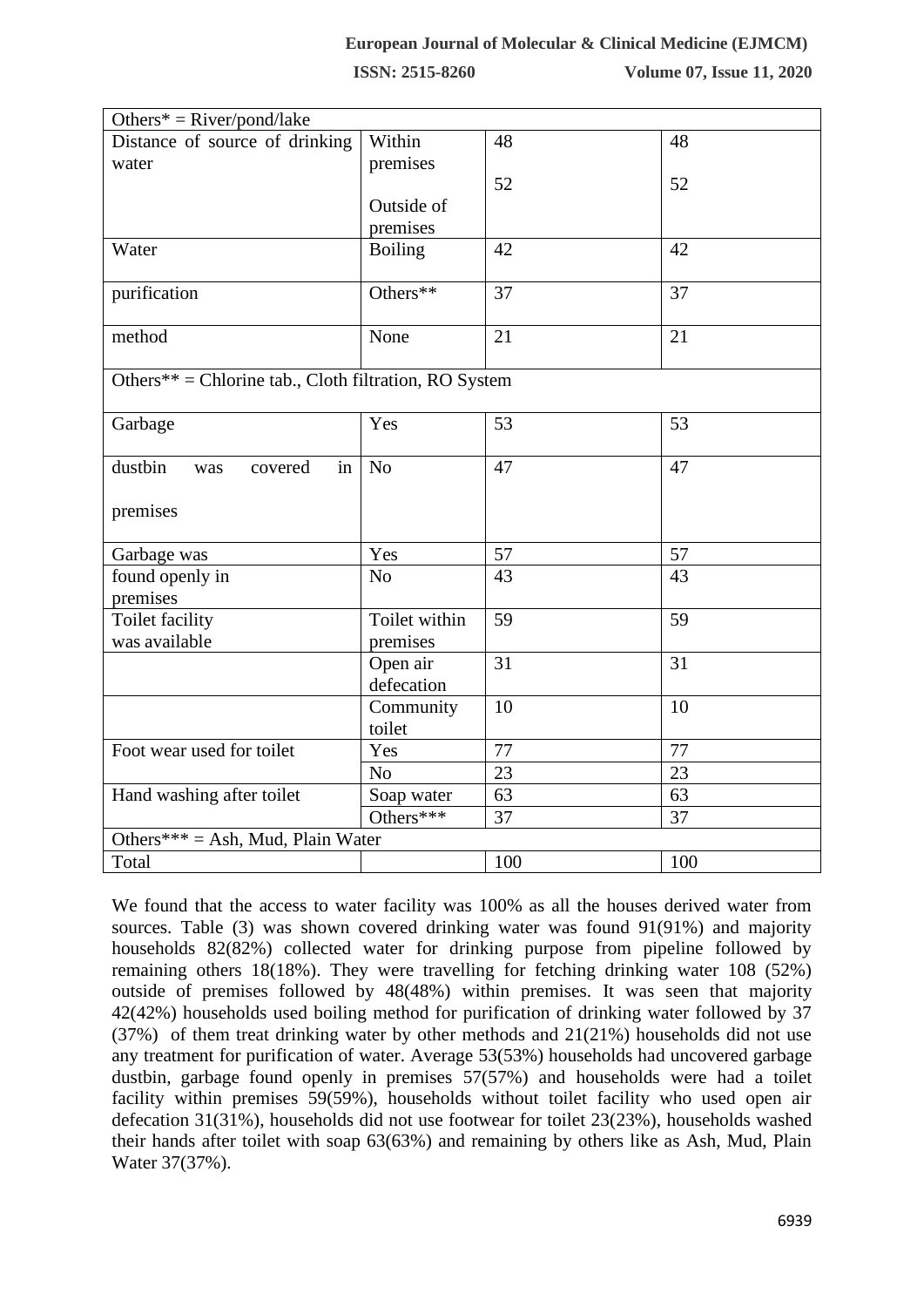| sanitation                                            |                |                |           |                                     |             |         |  |
|-------------------------------------------------------|----------------|----------------|-----------|-------------------------------------|-------------|---------|--|
|                                                       |                | <b>Knowled</b> |           |                                     | CI<br>$=$   |         |  |
| <b>Practice</b>                                       |                | ge             |           |                                     | 95%         |         |  |
|                                                       |                | Yes $(\% )$    | No $(\%)$ | Total $(\%)$                        | $\square$ 2 | P value |  |
|                                                       |                |                |           | Clean drinking water should be used |             |         |  |
| <b>Drinking</b><br>water<br>was                       | Yes            | 81 (81)        | 10(10)    | 91 (91)                             | 30.22       | 0.00    |  |
| found                                                 |                |                |           |                                     |             |         |  |
| cover                                                 | No             | 4(4)           | 5(5)      | 9(9)                                |             |         |  |
| Distance of source of                                 | within         | 41(41)         | 7(7)      | 48 (48)                             | 7.42        | 0.007   |  |
| water                                                 | premises       |                |           |                                     |             |         |  |
|                                                       | Outside of     | 41(41)         | 11(11)    | 108(52)                             |             |         |  |
|                                                       | premises       |                |           |                                     |             |         |  |
| Water                                                 | <b>Boiling</b> | 42(42)         | 4(4)      | 46(46)                              | 1.87        | 0.00    |  |
| purification                                          | Others         | 37(37)         | 2(2)      | 39 (39)                             |             |         |  |
| method                                                | None           | 8(8)           | 13(13)    | 21(21)                              |             |         |  |
| Others** = Chlorine tab., Cloth filtration, RO System |                |                |           |                                     |             |         |  |
| Drinking water should be covered                      |                |                |           |                                     |             |         |  |
| Drinking water was                                    | Yes            | 89 (89)        | 2(2)      | 91 (91)                             | 55.21       | 0.00    |  |
| found cover                                           | N <sub>o</sub> | 5(5)           | 4(4)      | 9(9)                                |             |         |  |
| Rivers/Ponds water should be clean                    |                |                |           |                                     |             |         |  |
| purification<br>Water                                 | <b>Boiling</b> | 35(35)         | 7(7)      | 42(42)                              | 68.33       | 0.00    |  |
| method                                                |                |                |           |                                     |             |         |  |
|                                                       | Others         | 31(31)         | 8(8)      | 76(37)                              |             |         |  |
|                                                       | None           | 9(9)           | 12(12)    | 36(21)                              |             |         |  |
| Garbage dustbin should be covered                     |                |                |           |                                     |             |         |  |
| Garbage dustbin was                                   | Yes            | 39 (39)        | 8(8)      | 47(47)                              | 80.33       | 0.00    |  |
| covered in premises                                   | No             | 19(19)         | 34(34)    | 53(53)                              |             |         |  |
| Garbage was<br>found                                  | Yes            | 33(33)         | 24(24)    | 57(57)                              | 10.36       | 0.002   |  |
| openly                                                |                |                |           |                                     |             |         |  |
| in premises                                           | No             | 29(29)         | 14(14)    | 43(43)                              |             |         |  |
| <b>Sanitary Toilet should be used</b>                 |                |                |           |                                     |             |         |  |
| Toilet within premises                                | Yes            | 56(56)         | 3(3)      | 59(59)                              | 72.42       | 0.00    |  |
|                                                       | N <sub>o</sub> | 28(28)         | 13(13)    | 41(41)                              |             |         |  |
| Hand<br>wash<br>after                                 | Soap           | 54(54)         | 9(9)      | 130(63)                             | 9.78        | 0.002   |  |
| defecation                                            |                |                |           |                                     |             |         |  |
|                                                       | Others         | 26(26)         | 11(11)    | 70(37)                              |             |         |  |
| Others*** = Ash, Mud, Plain Water                     |                |                |           |                                     |             |         |  |

# **Table 4: Association of knowledge and practice of respondents on drinking water and**

Table (4) showed significant association between different variable of knowledge and practice related to drinking water and sanitation. Knowledge of clean drinking water was significantly related with practice of covered water 81(81%), distance of source 41(41%). Similarly, knowledge regarding covered drinking water 89(89%) was significantly associated with practice of cleaning and disinfectant for drinking water. Knowledge of covered garbage dustbin was significantly associated with practice of covered garbage dustbin 39(39%) and garbage found openly in premises 33 (33%). Likewise knowledge of sanitary toilet was significantly associated with practice of toilet within premises 56 (56%) and hand wash after defecation 54(54%). Table (5) was showing hygiene practice significantly related to toilet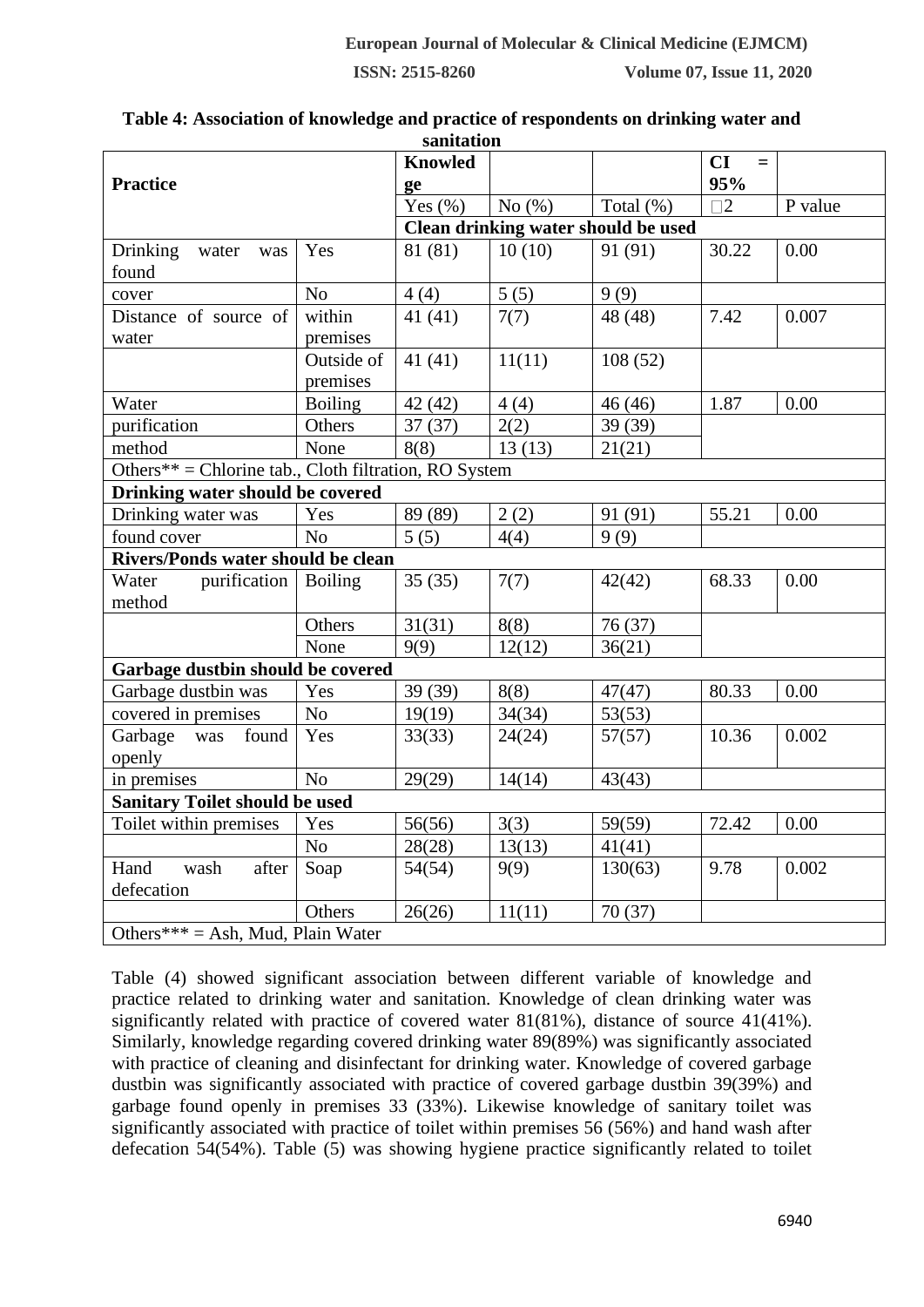facility. Toilet within premises 39 (39%) and sanitary toilet within premises 65 (65%) had shown significant association with soap hand washing practice.

| Table 5. Association of respondents on hygienic practice |     |             |               |              |            |       |  |
|----------------------------------------------------------|-----|-------------|---------------|--------------|------------|-------|--|
| Hand wash after defecation                               |     |             |               |              | $CI = 95%$ |       |  |
|                                                          |     | Soap $(\%)$ | Others $(\%)$ | Total $(\%)$ | $\Box$ 2   | P     |  |
|                                                          |     |             |               |              |            | value |  |
| <b>Toilet within Premises</b>                            | Yes | 39(39)      | 20(20)        | 59(59)       |            |       |  |
|                                                          | No  | 21(21)      | 20(20)        | 41(41)       | 6.74       | 0.015 |  |
| Sanitary toilet within premises                          | Yes | 65(65)      | 20(20)        | 85 (85)      |            |       |  |
|                                                          | No  | 4(4)        | 20(11)        | 15(15)       | 18.85      | 0.00  |  |
| Others*** = Ash, Mud, Plain Water                        |     |             |               |              |            |       |  |

#### **Discussion**

Provision of drinking water has been of primary concern in rural India.<sup>11,12</sup> In bihar, there are guidelines for provision of potable drinking water in villages and to ensure segregation of sewage and drinking water. This includes setting up village level water and sanitation committee to formulate a master plan for sewage and drainage.<sup>13</sup> These guidelines state that water pipes should not go through sewage or should not be submerged in sewage at any point. However, sewage channels were found to run parallel to water pipes and cross them at various junctions. Since these are open sewage channels, there is the possibility of sewage mixing with the piped water, especially as the water supply is intermittent, causing negative pressure in pipes and after rain, entry of sewage through these taps was a distinct possibility. In order to ensure proper segregation of sewage and faeces from drinking water, alternate designs are needed. Elevating the water pipe at places where water lines cross sewage and covering the sewage channels at junctions are possible methods to minimize contact of sewage with drinking water.<sup>14</sup>

In our study, most of females were homemakers mostly engaged in household activity whereas head of the family was busy in their job. More than half of respondents studied up to matriculation and reported sufficient knowledge about drinking water and sanitation but did not practice it and their economic status was poor as compared to Swaroop  $N$  et al.<sup>15</sup> Study reported that most of respondents had knowledge about importance of covered drinking water in prevention of diseases that was nearly similar to  $96\%$  in study by Bharti et al.<sup>16</sup> Households had higher knowledge about importance of clean drinking water and hand wash after toilet as compared to  $(76.92\%)$  in study of Sah et al.<sup>17</sup> They had higher knowledge on clean drinking water were significantly associated with implement of covered drinking water practice for better health and protect from water born disease.

The last two decades have seen major shifts in the proportion of the global population using various types of drinking water sources. The biggest change has been the increase in piped water supplies on premises, the use of piped water on premises grew even faster from previous and over the same period, reliance on surface water was halved, in rural areas.<sup>18</sup> Majority of household significantly practiced covered drinking water in premises as they had knowledge about covered drinking water and 58 (58%) households collected water for drinking purpose from a pipeline which was lower in Swaroop N et al study.<sup>15</sup> Households who collected water within premises was found similar to 43 (43%) pipe water in premises and more outside water source respectively comparatively as Swaroop N et al study and opposite seen in other rural area of Salem district where water source within premises 9% and outside from premises 91% respectively.<sup>19</sup> knowledge on clean drinking water significantly associated to fetching water from outside water source due to there was more chance of water contamination and need to be treated.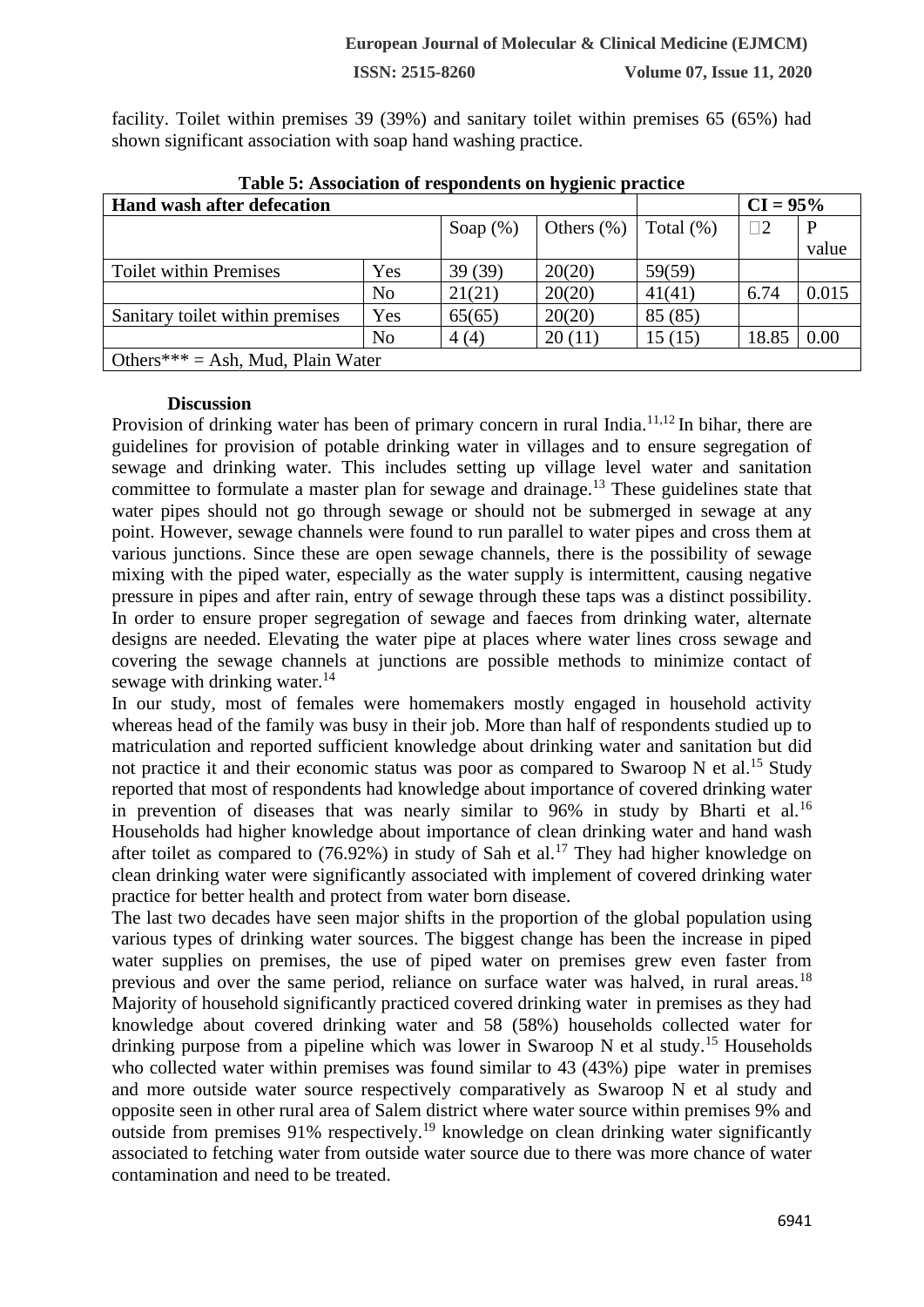It was seen in our study that boiling method more commonly used than straining through cloth for purification of drinking water but Swaroop N et al showed opposite of it.<sup>15</sup> The commonest form of disinfection in rural India is single-point chlorination using bleaching powder whereas this may not be effective because of the possibility of multiple sites of contamination and the amount of chlorine added was inadequate by the WHO standards.14,20,21 Water is pumped every day but the current TWAD Board guidelines specify that chlorination should be done once a month, thus requiring modification.<sup>13</sup> Alternative point- of-use disinfection methods such as solar water treatment, point-of-use chlorination and storage of water in narrow- mouthed vessels need to be explored.22-25

Considering the contamination of all water samples at the household level, end-user disinfection is likely to be more effective in such settings.<sup>26</sup> However, such methods may not be sustainable over longer periods or may not be cost- effective in rural India.<sup>27</sup> The practice of tethering animals close to human dwellings and the consequent proximity to animal faecal matter further enhances the risk of contamination of drinking water.<sup>28,29</sup> The key to providing microbiologically clean drinking water lies in understanding the various mechanisms by which water gets contaminated, and formulating interventions at critical points to decrease and prevent contamination of drinking water.<sup>30</sup> Approximately  $21(21%)$  households did not use any treatment for purification of water due to knowledge about clean drinking water and water source like river, pond significantly impact on water treatment practice whereas in India average 72.7 per cent of the rural population does not use any method of water disinfection <sup>31</sup> Bhattacharya et al. also found 72% of household don"t follow any treatment and drink it as it.<sup>32</sup> Study reported treating water at home at any point during the year, for the most part seasonally or occasionally rather than year-round. Common triggers for treating water are a change in its appearance or illness in the family mainly increased turbidity during the rainy season may prompt households to treat water, and women often boil water for a sick child or elderly family member and water treatment as a curative, rather than preventive, health measure, to be used in case of sickness.<sup>33</sup>

More than half of households ware significantly had uncovered garbage dustbin and garbage was openly in premises due to lack of knowledge about covered garbage dustbin and health related disease. Knowledge on covered garbage dustbin and sanitary toilet provide protection from breeding places for flies, which transmit cholera, diarrhoea and the dreadful disease of plague, spreads from garbage heaps and it significantly affect households practice.<sup>34</sup> In India, approximately 74% have no sanitary toilets facility whereas our study had high proportion of toilet facility as comparatively to toilet facility 72 (72%) in which sanitary toilet facility 62 (62%) in Swaroop N et al study and knowledge about sanitary toilet significantly impact on toilet facility within premises<sup>15,31</sup> Households without toilet facility commonly used open air defecation and common public latrine nearly similar to use of public latrine 4.6% in whole rural area of Salem district.<sup>35</sup> Open air defecation, a common practice among villagers, may lead to contamination of the water supply system and result in outbreaks of diarrheal disease.<sup>36,37</sup>

Open air defecation more common in our study than other rural area of Salem district.<sup>35</sup> Open air defecation close to human dwellings contributed to the conversion of large areas of land in and around the village into defecation or faecal fields.<sup>14</sup> These faecal fields potentially put the village at risk of flooding with faecal material from surrounding areas during rains. In an adjoining premises, a suspected outbreak of disease was reported after heavy rain because of poorly maintained water supply pipes that ran through a faecal field.<sup>14</sup> Approximately 42(23%) of households were not used footwear for toilet and 9(9%) households didn't used footwear during open air defecation due to almost they were illiterate .

Washing hands after defecation is one of the most effective ways to prevent gastrointestinal parasitic infections.<sup>38,39</sup> A study of Sah R B et al reported (66%) wash their hands with soap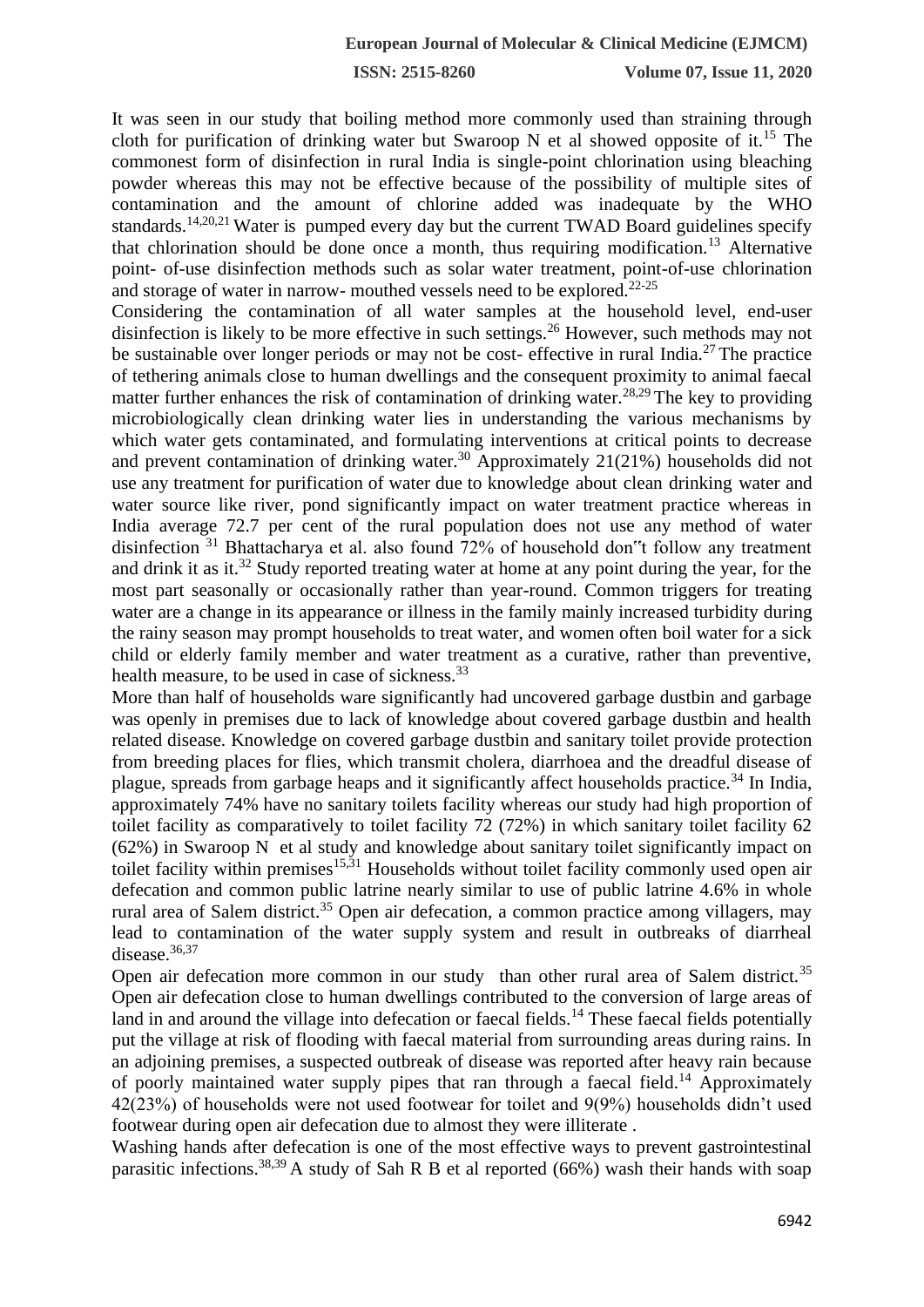water after defecation and remaining others like as Ash, Mud, Plain Water 37(37%) was same as comparatively to our study in which significant knowledge about sanitary toilet facility affect hand washing practice.<sup>40</sup> In contrast, studies conducted in Colombia and India reported that 82.5% and 86.4% respectively wash their hands after using the toilet.<sup>41,42</sup> .The low frequencies of hand washing with soap significantly attributed to the lack of soap at home and toilet facility in premises. Soap, water, and latrines are essential for proper hygiene practice.<sup>43</sup> Even if knowledge exists, sanitary toilet facility within premises significantly affect hand wash after defecation and lack of appropriate resources may negatively affect proper hand washing practices.<sup>40</sup> A study by Cairncross et al uncovered the effect of a supportive household norm on hand-washing behaviour was seen on education activities, exhibitions, health camps, local theatre, films and health clubs contributed to the success of a hand-washing promotion programme.<sup>30</sup>

# **Conclusions**

Knowledge was good enough but unhealthy practices make health education very important for better use of existing facilities and also to prevent the incidences of water and sanitation related diseases.

# **Reference**

- 1. Water, sanitation and hygiene[Internet]2011. Available from : www.unicef.org/wash/ Retrieved on 2/10/2013
- 2. Water, environment and sanitation.Available from : http:// www.unicef.org/india/ wes. html Retrieved on 2/10/2013
- 3. Moe CL, Rheingans RD. Global challenges in water, sanitation and health. J Water Health. 2006; 4(Suppl 1): 41-57.
- 4. Progress on drinking water and sanitation 2012 update: JMPreport2012. Available at: http://www.unicef.org/ media/ files/ JMPreport 2012.pdf. Assessed on 8th February 2014.
- 5. WHO/UNICEF Joint monitoring programme for water supply and sanitation. Meeting the MDG drinking water and sanitation target: a mid-term assessment of progress. World Health Organization, Geneva and United Nations Childrens Fund, New York; 2004. Available at: http://www.who. int/ water\_sanitation\_ health/monitoring/jmpfinal.pdf. Assessed on 12th February 2014.
- 6. Howard G, Jahnel J, Frimmel FH, McChesney D, Reed B, Schijven J, et al. Human excreta and sanitation Potential hazards and information Needs. World Health Organization. London UK. IWA Publication:2006.
- 7. Pandve HT. Environmental sanitation: an ignored issue in India. Indian Journal of Occupational Environmental Medication. 2008;12(1): 40. Available at: http:// www. ijoem. com/ article. asp. Assessed on 15th Febrary 2014.
- 8. Tamilnadu: Main source of drinking water, 2011. Available at: http://www.census.tn.nic.in / HLO Datasheet Final/ HLO Datasheet Drinking Water Page 1.pdf. Assessed on 18th February 2014.
- 9. Bilas R, Singh RP. Rural water supply and the problem of health in village India, case of the Varanasi district. Geogr Med. 1981;11: 65-85.
- 10. Kang G, Ramakrishna BS, Daniel J, Mathan M, Mathan VI. Epidemiological and laboratory investigations of outbreaks of diarrhoea in rural South India: implications for control of disease. Epidemiol Infect. 2001;127:107-12.
- 11. Bilas R, Singh RP. Rural water supply and the problem of health in village India, case of the Varanasi district. Geogr Med. 1981;11:65-85.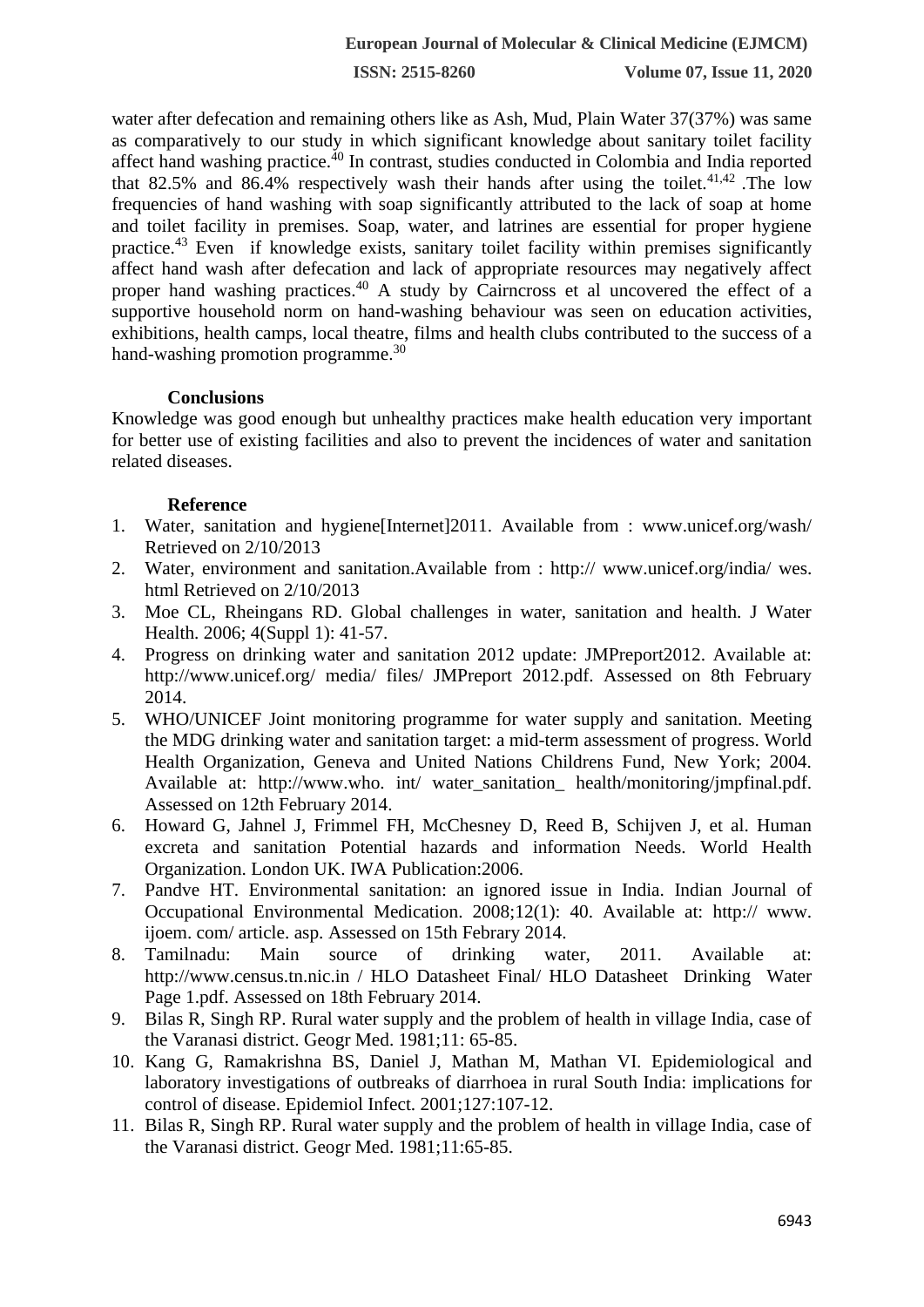- 12. Kang G, Ramakrishna BS, Daniel J, Mathan M, Mathan VI. Epidemiological and laboratory investigations of outbreaks of diarrhoea in rural South India: implications for control of disease. Epidemiol Infect. 2001;127:107-12.
- 13. Tamil Nadu Water Supply and Drainage (TWAD) Board. Guidelines for provision of water supply and hygiene for the village panchayat: book in tamil. Northern Zone, Vellore, Tamil Nadu. Tamil Nadu Water Supply and Drainage Board. Communication and Human Resource Development Division. 2007.
- 14. Gopal S, Sarkar R, Banda K, Govindarajan J, Harijan BB, Jeyakumar MB. Study of water supply and sanitation practices in India using geographic information systems: some design and other considerations in a village setting. Indian J Med Res. 2009;129:233-41.
- 15. Swaroop N, Janish A, Fernandez S, Ramakrishna GB, Agrawal T, Ravi S. Access to improved drinking water and sanitation facilities in a rural area of Bangalore urban district; Nat J Res Com Med. 2012;1(2).
- 16. Bharti, Malik M, Kumar V, Verma R, Chawla S, Sachdeva S. Knowledge attitude and practices regarding waterhandling and water quality assessment in a rural block of Haryana. Int J Basic Appl Med Sc. 2013;3(2):243-7.
- 17. Sah RB, Baral DD, Ghimire A, Pokharel PK. Knowledge & practice of water & sanitation application: Health Renaissance. 2013;11(3):241- 245.
- 18. Progress on drinking water and sanitation 2012 update: JMPreport2012. Available at[:](http://www.unicef.org/) <http://www.unicef.org/> media/ files/ JMPreport2012.pdf. Assessed on 8<sup>th</sup> February 2014.
- 19. Tamilnadu: Main source of drinking water, 2011. Available at: http://www.census.tn. nic.in/ HLO\_Datasheet\_Final/HLO\_Datasheet\_Drinking\_Water\_Page1.pdf. Assessed on 18<sup>th</sup> February 2014
- 20. Propato M, Uber JG. Vulnerability of water distribution systems to pathogen intrusion: how effective is a disinfectant residual? Environ Sci Technol. 2004;38:3713-22.
- 21. WHO. Guidelines for cholera control. Geneva: World Health Organization; 1993
- 22. Kang G, Roy S, Balraj V. Appropriate technology for rural India solar decontamination of water for emergency settings and small communities. Trans R Soc Trop Med Hyg. 2006;100:863-6.
- 23. Rose A, Roy S, Abraham V, Holmgren G, George K, Balraj V, et al. Solar disinfection of water for diarrhoeal prevention in southern India. Arch Dis Child. 2006;91:139-41.
- 24. Arnold BF, Colford JM Jr. Treating water with chlorine at point-of-use to improve water quality and reduce child diarrhoea in developing countries: a systematic review and meta-analysis. Am J Trop Med Hyg. 2007;76:354-64.
- 25. Mintz ED, Reiff FM, Tauxe RV. Safe water treatment and storage in the home. A practical new strategy to prevent waterborne disease. JAMA. 1995;273:948-53.
- 26. Clasen T, Roberts I, Rabie T, Schmidt W, Cairncross S. Interventions to improve water quality for preventing diarrhoea. Cochrane Database Syst Rev. 2006;3:CD004794.
- 27. Zwane AP, Kremer M. What works in fighting diarrheal diseases in developing countries? a critical review. Boston: Center for International Development at Harvard University. 2007.
- 28. Howe AD, Forster S, Morton S, Marshall R, Osbrn KS, Wright P, et al. Cryptosporidium oocysts in a water supply associated with a cryptosporidiosis outbreak. Emerg Infect Dis. 2002;8:619-24.
- 29. Licence K, Oates KR, Synge BA, Reid TM. An outbreak of E. coli O157 infection with evidence of spread from animals to man through contamination of a private water supply. Epidemiol Infect. 2001;126:135-8.